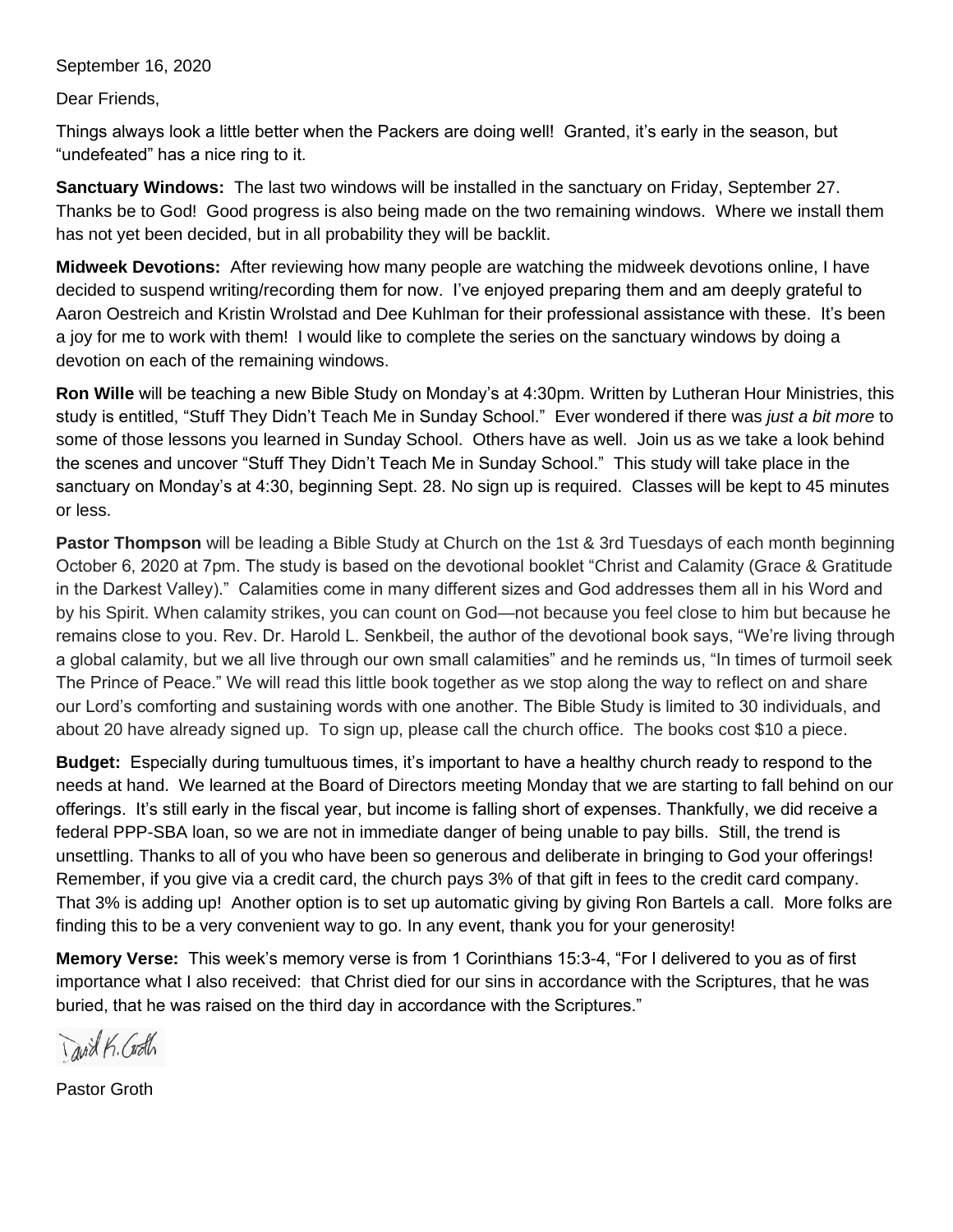## **In other news:**



**Thank you for all who supported our youth group fundraiser** working at Glenn's Brat Haus recently. Through your generous support, we raised over \$1,300. Our youth will be choosing a couple of local charities and sharing a small portion with them. The kids ran the entire show inside the Brat Haus doing a great job of working together. Thank you for the adult volunteers who did the cooking. Our youth group resumed meeting on Sunday afternoons from 4–5:30 pm outside. (Eleven youth were here last Sunday!) All Junior High School

Youth are welcome and encouraged to come. We will meet down below on the church grounds. We have a devotion, discuss our faith, and enjoy playing assorted yard games.

**Shared Community Mission Group** will be starting to hand out Weekend Food-to-Go-and-Grow bag of food on Thursday, October 15,2020. Good Shepherd will be responsible for cans of vegetables each week: beans, peas, corn and instant potatoes. There will be a blue bin under the coat rack inside the front door as well as a sign-in sheet. The week that Good Shepherd is hosting (TBD) we may need people to deliver bags for families that cannot do the drive-through at Christ United Methodist Church on Hall Street. We will be packing bags on Thursdays from 3:00 to 4:30 pm and pickup will be between 4:30 and 5:30 pm.

**LWML Service Project–Mary's Room**: Please drop off items on October 3 between 9-10 AM, at the church where people will be available to take your donations or call Jan Schadt (920-285-8599) for needed appointment if unable to be there during drop off. Needed items: Bathtubs, Baby Wipes, Baby Shampoo, Baby Wash, Diaper Rash Cream, Bottles & Bottle Brushes, Diapers (especially sizes 4 and 5). To find out about LWML 2020-2021 Mission Grants view the online video at **https://www.youtube.com/watch?v=FnCElmxvxnM#action=share**. Thank you.

**Family Treasure Hunt:** Come join us for zoom family night Monday, September 28. Click on this link at 6:30 PM to participate in a family treasure hunt. Michelle Gerlach, Family Life **<https://us02web.zoom.us/j/86017852111?pwd=SXhCZGZ4a1poY1UzaWpqc2lRV3RXZz09>**

Meeting ID: 860 1785 2111 Passcode: 9CxgRf

**ANNUAL TURKEY DINNER FUNDRAISER:** Immanuel Lutheran Church, 210 Lincoln Avenue in Reeseville will be serving their annual turkey dinner on Sunday, October 4, 2020, from 11:00 a.m. until 1:30 p.m. Out of an abundance of caution due to on-going COVID-19 concerns, this year's dinner will be CARRY-OUT ONLY. Each carry-out will contain bountiful portions of roast turkey, homemade mashed potatoes, gravy, stuffing, vegetable, cranberries, dinner rolls and coleslaw. Also included will be your choice of either pumpkin, apple or cherry pie. Each carry out will cost \$11.00. Pre-orders are strongly encouraged and may be ordered by calling the church at 920-927-5734.

**Bread & Roses Cooks needed:** As of September 3, 2020, we have temporarily suspended serving meals. We are currently looking for two experienced cooks that can take over our meal preparation. Meals are cooked every Thursday, serving 4:30 pm to 6:00 pm. Duties include planning meals, purchasing needed food and supplies, cooking 140 to 180 meals, clean up and maintaining kitchen area and equipment. Time commitment is about 10 hours a week. If you are interested in this position, please contact Gary at 262-271-3047.